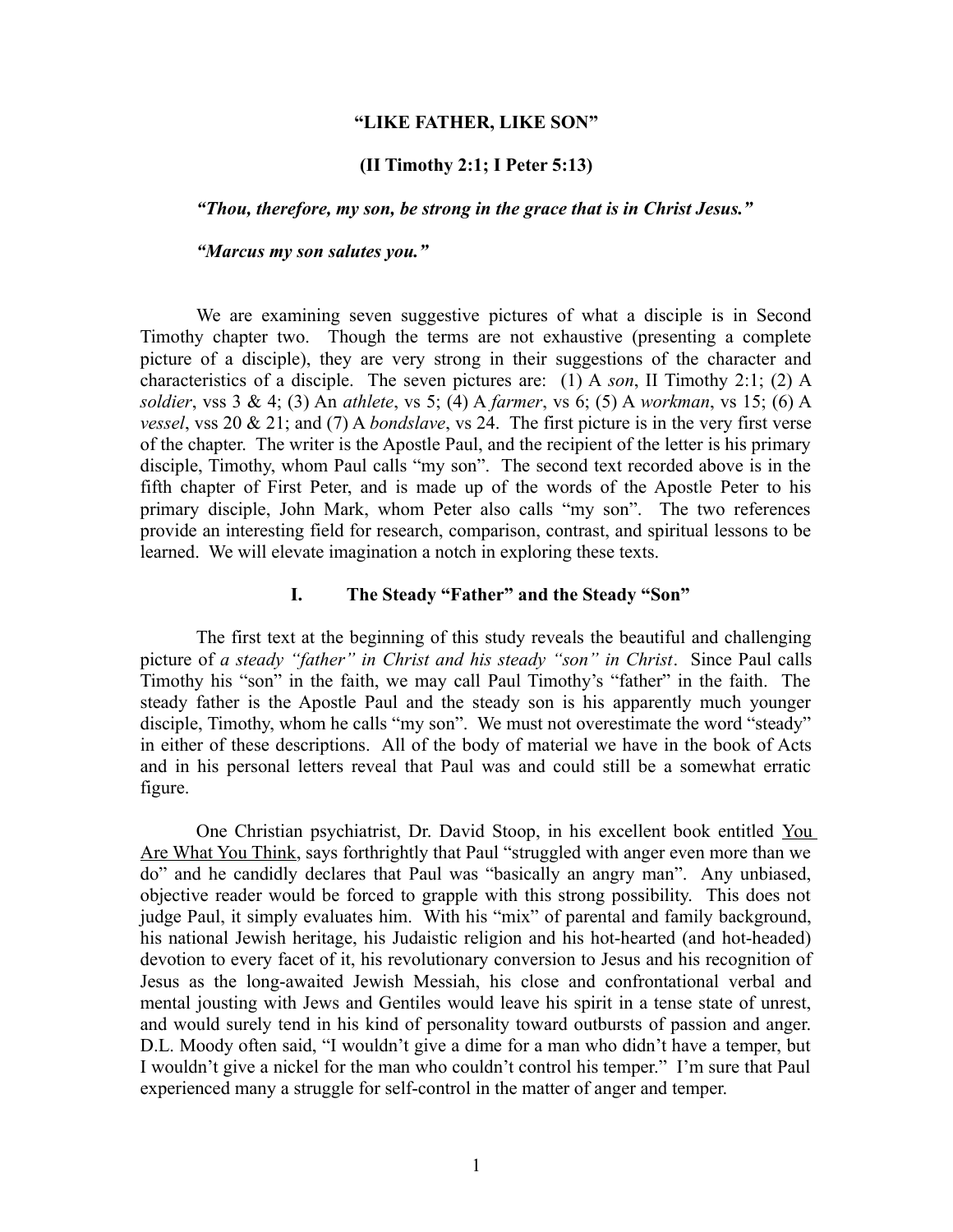# A. The Steady "Father"

But Paul became polarized, consolidated and solidified by his faith-center, Jesus Christ. So close was he to Jesus after his conversion, so aware was he of His Life and Resources, so committed was he to the new-found God, that he was remarkably steady and fixed in his character, devotion and message. So, in spite of his tumultuous and erratic background, we can identify him in this relationship as the *steady Father.* I am sure that his love and appreciation and aspiration for Timothy made him an even more competent and self-disciplined father/discipler to the younger man.

Futhermore, he clearly saw himself as Timothy's *father* in the faith. Indeed, Paul saw himself as the responsible father of every person whom he led to Christ. He wrote concerning this to the Corinthian Christians when he said, "I write not these things to shame you, but *as my beloved sons* I warn you. For though you have ten thousand instructors in Christ, yet you don't have many fathers: for in Christ Jesus *I have begotten You* through the Gospel. Wherefore I beseech you, be ye followers (in Greek, the word is 'mimics', the word that might describe the action of children in imitating their parents) of me" (I Corinthians 4:14-16). Incidentally the very next verse supports this point, when Paul wrote these words, "For this cause have I sent unto you Timothy, who is my beloved son and faithful in the Lord, who shall bring you into remembrance of my ways which are in Christ, as I teach everywhere in every church." What a wealth of disciple-making insights there is in this verse.

Christian, please understand that the responsibility to win people to Christ is universal among Christians (no exemptions, no exception, no exclusions), and then the responsibility to raise the spiritual children whom God has given us belongs to the "parent" who led them to Christ. Both responsibilities are greatly aided in fulfillment by the disciple-making process which is the universal responsibility of all believers (to *be* disciples and to *build* disciples). *That process always equips the disciple to think soulwinning and to practice soul-winning, and to then disciple the new convert when he is won to Christ.* So future generations of soul-winners are guaranteed by an adequate and Biblical standard of disciple-making. However, any other standard of generating soulwinners is necessarily hit-and-miss and will leave vast members of the Family inactive, uncommitted to soul-winning, and thus completely non-productive.

In six of Paul's letters Timothy's name is associated with his own in the opening lines of the letters, and in four of those letters Timothy's name is the *only* one associated with Paul's in the salutations of the letters. From the very beginning of their Christian association, Paul was willing to share his ministry with Timothy in the most personal, open and transparent ways possible. Timothy was Paul's disciple, Paul's intern, Paul's apprentice, and was groomed always to become Paul's successor in fruitful ministry.

The relationship of Paul and Timothy began very, very early in Christian history. The year was probably about A.D. 47, some 17 years after the death, burial, resurrection and ascension of Jesus Christ. Christian, ponder this carefully. Paul and Timothy were in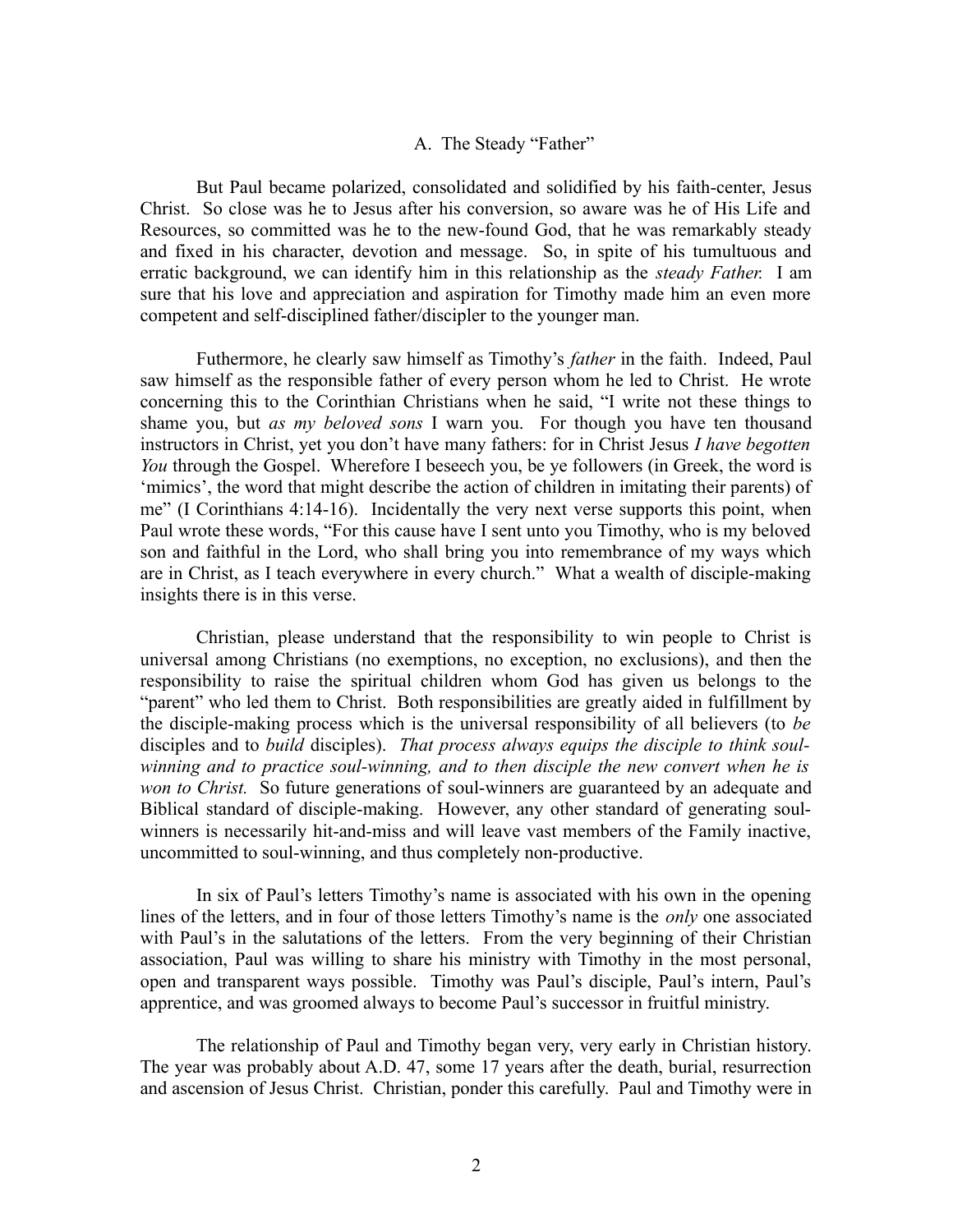the front line, the vanguard, of Gospel advance, and each played his role with precision and skill. The church in Antioch had been led by the Holy Spirit to extend Christianity westward, and they selected Barnabas and Paul to be their first missionaries. They traveled westward, and everywhere they went, they not only stimulated faith in Jesus Christ, they also stirred up opposition to Christ and His Gospel. Lystra, Timothy's home city, did not seem to be on their original missionary itinerary. It was a replacement venue, sovereignly selected by God for now-obvious reasons. After persecution in each of their last two stops, the missionary team walked through the city gate of the small and secluded mountain town of Lystra. Nearby, Paul was stoned by enemies of the Gospel and left for dead. Timothy may have seen this stoning, and the Holy Spirit may have used it to stimulate a deep sympathetic interest in his heart toward Paul. In course of time, it seems that Lois and Eunice, Timothy's grandmother and mother, were saved, and then young Timothy trusted Christ, also.

In one line, Paul almost gave an autobiographical and biographical description of his relationship with Timothy. In I Timothy 1:18, he wrote, "Timothy, my son, I give you this instruction." Paul won Timothy to Christ, then immediately "took him to school in Christ's school of discipleship." The word "instruction" describes an activity Paul carried out comprehensively in Timothy's life. Dear fellow believer, you should have in your life at least one "Timothy" who occupies the same position in your life, and into whom you are building the Truth of God for strategic purposes.

On Timothy's part, he was surely a rare student of Scripture. Paul mentions his education provided by his mother and grandmother in the Old Testament Scriptures, which "from a child" had made him "wise unto salvation through faith in Christ Jesus" (II Timothy 3:14-15). And Paul told him to "continue in the things which you have learned and have been assured of, knowing of whom you learned them." Much later, Paul again admonished Timothy to "Study to show yourself approved unto God, a workman not needing to be ashamed, rightly dividing the word of truth (II Timothy 2:15)," and we have overwhelming evidence to believe that Timothy did exactly that. Paul encouraged Timothy to "give attendance to reading, to exhortation, to doctrine" (I Timothy 4:13), and again we may be sure that Timothy did as he was taught.

As I write, I cannot but wonder what staggering advances would have occurred in the world or in America if every person brought to Christ in the history of the Christian work here would have been placed under the project and possibilities of this kind of discipling, and had followed the standard of it. What if every believer had been a true *disciple* of Jesus Christ? What if every "Christian" had been a true *learner, pupil, student, understudy, SCHOLAR, learning the Life, Truth and Practice of the Gospel and its Strategy and pursuing them with passion of heart and life? What if every born-again child of God had become, AS JESUS COMMANDED IN THE GREAT COMMISSION and Paul echoed in II Timothy 2:2, a maker of other disciples like himself, thus LIKE CHRIST)?* But alas, this kind of Christian is seldom to be found. We tend to station those who profess Jesus Christ as Savior and Lord on seats in a church building and make passive auditors to someone else's growth, study, and communication of the Gospel, and seldom does one emerge to really go to the front lines of Gospel advance over the earth.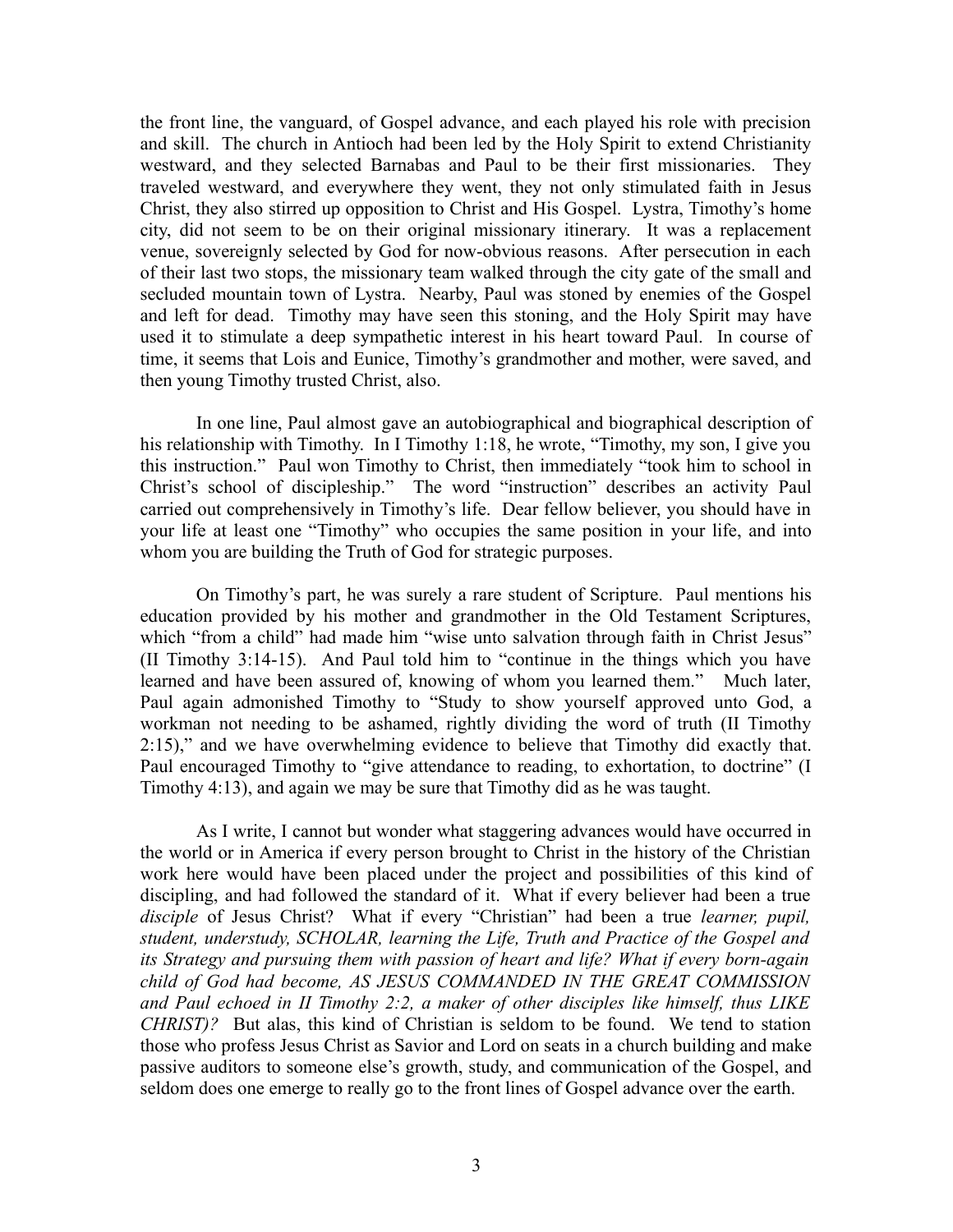I have often said that a seated Christian (as one "in church") has two points of contact with his natural environment—his *seat* and his *feet.* And his history as a Christian can by predicted or summarized by *which of those dominates his Christianity.* Remember, the Book does not say, "How beautiful are the *seats….!"* Rather, it says, "*It stands inviolably and unchangeably written, How beautiful are the FEET of those who announce or herald (*in this text, we can forget 'preaching' as we think of it, i.e., in a church building and behind a pulpit; this is not the consistent use of this word in the New Testament) *the Gospel of peace, and bring glad tidings of good things"* (Romans 10:15). No *Christian is likely to be an effective disciple, or servant, or warrior, or spokesman for Christ unless he is systematically, comprehensively, and person-to-person taught and trained in all the matters of Christian life and truth*. *Just consult the procedure of Jesus with Eleven surviving disciples to see this substantiated and proven-in-practice-and-inproduct! And note how the same procedure and strategy are now being followed by Paul with Timothy.* The evidence of the Strategy, the Procedure, the Truth-and-life transfer of New Testament discipling is presented overwhelmingly in I and II Timothy and in the first three chapters of I Thessalonians (note I Thessalonians 2:8 for a clear statement of the transfer of Truth and life from discipler to disciples). Paul was an absolute master at personal, close-up relationships *used strategically* for the Cause of Christ (as was Jesus the Prototype). For the sake of Christ, for the sake of every person he might influence and disciple, for the sake of the fulfillment of the Mandate of Christ, for the sake of the world-wide and history-long Cause of Christ, Paul devoted himself to become and be a *steady and competent father for any sons or daughters God might give to him in Christ.* Is there any question about the outcome? But why is such a course not being pursued in an at-large and many-persons way in the Body of Christ today?

### B. The Steady "Son"

The steady "son" of Paul in the text was Timothy, his primary disciple. In this case, it was surely much easier for Timothy to be a steady son simply because of his personality and background mix. He was quite apparently a somewhat mild-mannered, shy and timid person. It was remarkable from the beginning that the dynamic Apostle would choose a mild-mannered but steady person to be his understudy and successor. Yes, I am convinced that Paul chose Timothy to be his own successor in the ministry.

Being a close-up pupil of Paul, Timothy was also tutored in the disciple-making process, both by Paul's example and his exhortation, by his practice and his proclamation. By close observation of Paul, by hands-on training from Paul himself, and by first-hand on-the-job training, Timothy emerged as another strong link in the disciple-making chain that stretched through the early church. Repeated exposure to the skilled disciple-making of the Apostle Paul riveted the practice in Timothy's life. Plato, the Greek philosopher, said, "Learning is remembering," and Timothy had enough great examples stored in his mind to promote lifelong remembering and continuous learning. Dear Christian, what a bonus it is if you have time after time seen disciple-making modeled right before your very eyes, but what an immeasurable loss if you are well-educated in every other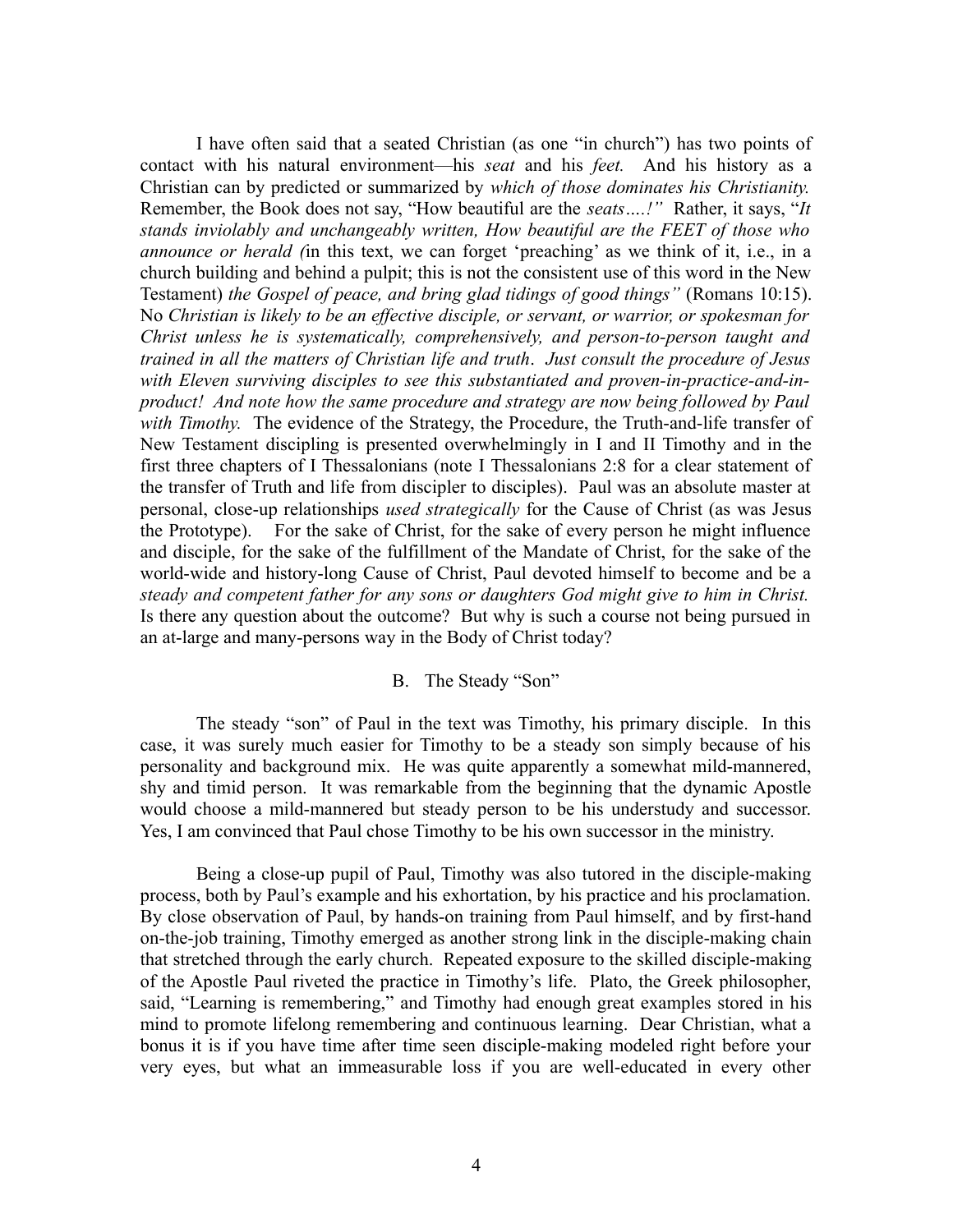discipline but do not have an image of Jesus' Mandate and Model of "making disciples" fixed in your mind and heart and *forming your practice.* 

It is my pleasure and unspeakable privilege to teach the Strategy of Jesus in place after place and to group after group of motivated believers on a regular basis (in one major U.S. city last weekend, another major U.S. city this weekend, and yet another the following weekend), and to experience the gratification of testimony after testimony (and model after model) of those who are seriously adapting their lives to the Strategy of "making disciples of Christ who will reproduce others of the same kind and thus will multiply to the ends of the earth until the end of time."

There is one more profile to see in this study, and it is both encouraging and discouraging. It is encouraging because it proves what God can do to graciously overcome our failures, but it is discouraging because it forces us to face the reality of failure among Christians. In fact, I firmly believe that one of the overt failures of the Christian church that I know is that *it does not have an adequate theology of/for failure, and yet every Christian I know is marked by significant failure (and I head the list, more often failing than I care to think about).* Indeed, since God's salvation comes to us "by grace", it is predicated upon our failure! If we had not badly failed, we would not *need* God's grace.

## **The Sometimes Stumbling "Father" and the Sometimes Stumbling "Son"**

The second text at the head of the chapter conjures a quite different picture. It is the story of Simon Peter and his relationship with his primary disciple, John Mark. Both men had a checkered and erratic picture of historical spiritual failure, modified by growth in grace and Christian maturity, and concluding with stories of great spiritual successes for Christ's sake and the sake of multitudes of people. I want now to examine them as *the sometimes stumbling "father" and the sometimes stumbling "son".*

A. The Sometimes Stumbling "Father"

I call Simon Peter the "sometimes stumbling father", recognizing that he was the spiritual father of his "son", John Mark (cf. I Peter 5:13). Simon Peter's failures were numerous. Some were failures of weakness, many were failures of willfulness, many others were failures of speech, and a few were very serious failures. These failures dotted his history with Christ for a long time after their first meeting. Simon seemed to always be dusting himself off after a fall. When he first met Jesus, his genius seemed to be that of failing. He had a serious case of "hoof and mouth" disease spiritually, either failing while on the move or failing by opening his mouth. His motto was, "Open mouth, insert foot." Someone said, "He should have worn peppermint shoes; at least his foot would have tasted better when he inserted it into his mouth!" His movements were predictably inconsistent, and his speech suffered from the "Speak first, ask questions later" syndrome. He often seemed to be marked as much by failure as by faith. Parenthetically, I will say that *I love the guy, because I often find in the Biblical picture of Simon Peter a*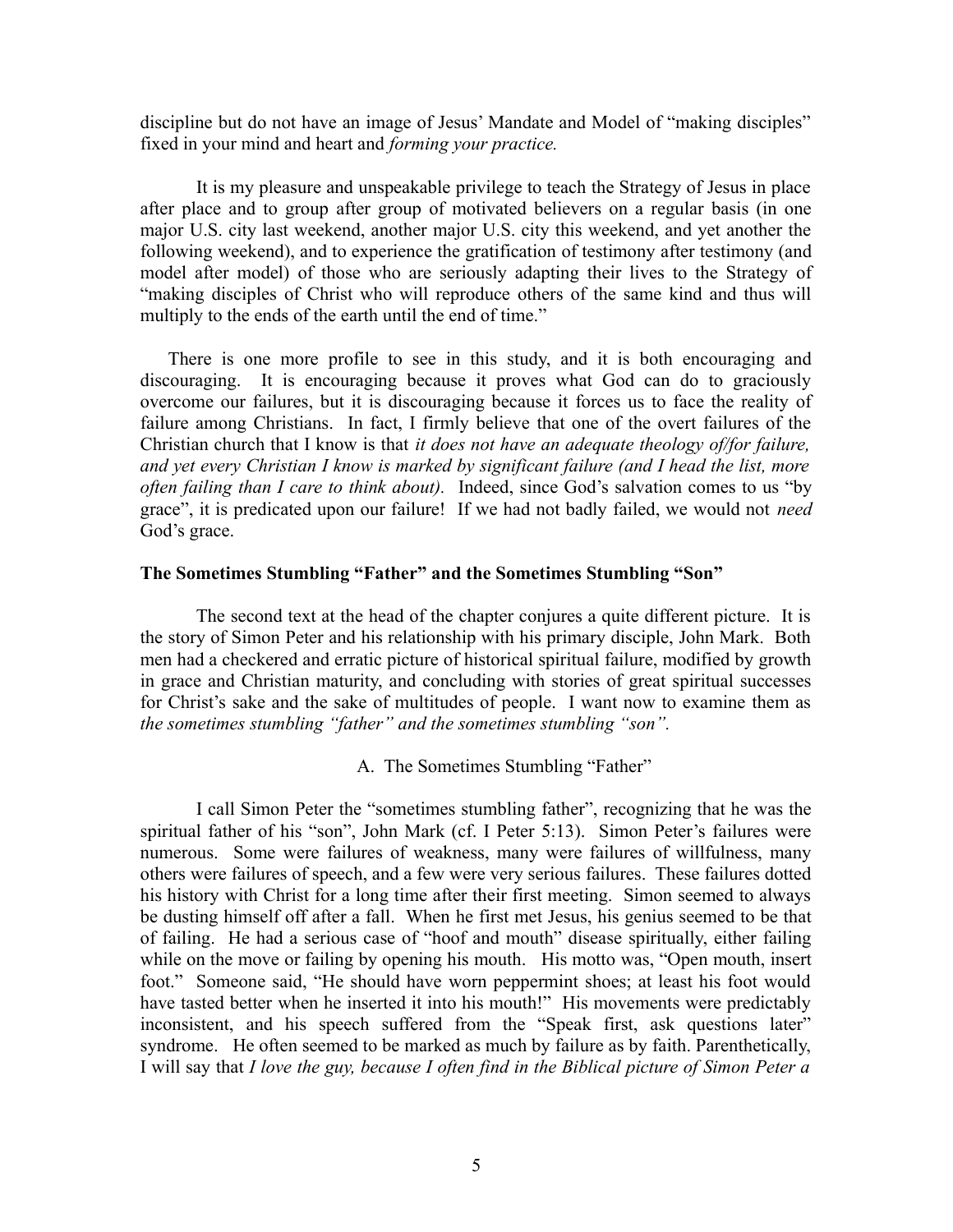*full-length mirrored reflection of myself!* Happily, Jesus remained faithful to Simon (as He has to me), or he would have left the Apostolic ranks a hopeless failure (as would I).

#### B. A Submitted but Sometimes Stumbling "Son"

There is no question in the consensus of New Testament scholarship that Simon Peter discipled the young man, John Mark. Almost all Bible scholars today recognize that the main source for most of the material which Mark incorporated into his Gospel was the teaching he received from Simon Peter in their personal relationship. In fact, many scholars have called Mark's Gospel "The Gospel According to Simon Peter", reflecting the influence of Peter the discipler on John Mark, his disciple. Simon Peter was an action-oriented person, though his actions were at first quite undirected and often wrong, and Mark's Gospel is conspicuously an action-oriented book. One brilliant Bible commentator wrote that "Mark traveled extensively with the Apostle Peter as Peter's traveling companion, secretary and interpreter." Note that in the text at the beginning of this study, Peter himself called his disciple, "Mark my son".

Papias, an early historian and church father, wrote: "Mark, having become the interpreter of Peter, wrote down accurately whatever Peter remembered. Afterwards, Mark accompanied Peter, who accommodated his instructions to the necessities of his hearers, but with no intention of giving a regular narrative of the Lord's sayings. Wherefore Mark made no mistake in thus writing some things as Peter reported them. For one thing, he took special care not to omit anything he had heard and not to put anything fictitious into the statements."

Irenaeus, another early church father, wrote that "Mark, the disciple and interpreter of Peter, himself handed down to us in writing the substance of Peter's preaching." Clement of Alexander wrote that Peter was alive at the time that the Gospel of Mark was written. Eusebius recorded that Peter "was pleased" and "authorized the book to be read in the churches." An additional writing of Clement of Alexandria that has been preserved only in Latin, but accurately translated into English, states the following: "Mark, the follower of Peter, while Peter publicly preached the Gospel at Rome before some of Caesar's knights, adduced many testimonies to Christ, in order that thereby they might be able to commit to memory what was spoken by Peter, and he wrote entirely what is called 'The Gospel According to Mark'."

Note that numerous early writers used the word "*interpreter"* when referring to the work of Mark and his relationship to the Apostle Peter. There is a strong possibility that Mark may literally have been an interpreter or translator for Peter, since it is widely accepted that Peter spoke primarily Aramaic whereas evidence indicates that Mark's primary language would have been Greek. So *the evidence is substantial that Mark was Peter's disciple.*

New Testament scholar A. T. Robertson describes John Mark as "a protégé of Simon Peter." He also said that John Mark was "one of Peter's pupils, who as a young disciple must often have sat at his feet to be catechized and taught the way of the Lord."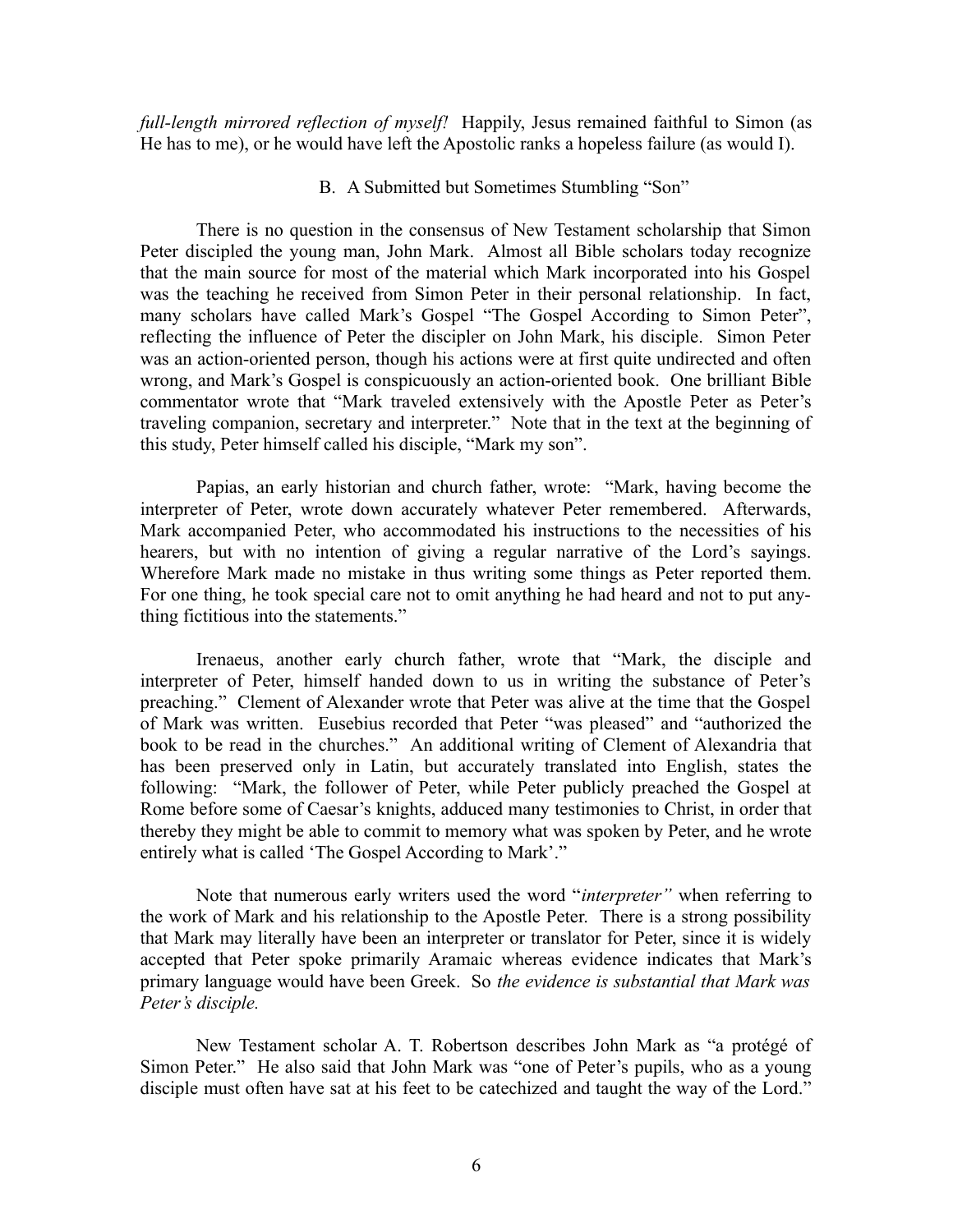Robertson adds straightforwardly, "Behind John Mark and his Gospel stands the figure of Simon Peter." Dr. Robertson further says, "It is clear that in Mark's Gospel we have reports that come from an eyewitness, and it is well-known that the eyewitness was the Apostle Peter. Mark has been willing and able to use Peter's eyes for us." Again, "In Mark's Gospel we are dealing primarily with Peter's interpretation of Christ after his reception of the Holy Spirit at Pentecost. It is quite likely that Mark made notes of Peter's preaching from time to time, beginning at an early date, using this and other data for the final book which we possess."

When Peter was released from prison (Acts 12), the first place he thought to go was "the house of Mary the mother of John whose surname was Mark" (Acts 12:12). Peter had spent many an hour in that same home through the years of John Mark's early life, and a discipler-disciple relationship had developed between them. Mark reveals his vocation of listening, learning, note-taking, and repeating what he was taught in the Gospel that bears his name. Thus, the life and Gospel of his disciple, John Mark, were some of God's chosen means for multiplying the ministry of Simon Peter. There is also in this relationship a quirky example of the "like father, like son" rule.

Whatever spiritual success was developed by the Holy Spirit in Mark's life later, he is marked by what appears to be a singular failure early in his ministry. I say "appears to be" because I myself have important questions about the action of John Mark that is usually branded as dark and immature failure. I am not nearly as sure as some that John Mark should be labeled as such a drastic failure. Furthermore, I am not laying Mark's failure at the feet of Simon Peter as the one who modeled failure for John Mark. No, the incidences of failure in their lives are simply representative of many believers who failed through either weakness or willfulness—and sometimes the failures are many and horrible. I am just saying that Paul and Timothy look like steady believers (though this "pancake" has two sides to it), and Peter and John Mark look like stumbling believers (although this, too, might represent too simplistic a view of their ministries). We will explore the surface situation and the passages that are used to explain it.

Acts 13 records the remarkable account of the remarkable first missionary journey by the first missionary team in Christian history. The primary players on the team were Saul (who would become the Apostle Paul) and Barnabas. As the Antioch Christians were praying, God pointed out His purpose to send these two choice and capable saints to penetrate into fields west of Antioch with the Gospel. And the text adds, "And they also had John (Mark) as their minister" (Acts 13:5). Here is my first reason to suspicion that our accusations against John Mark have been very unfair and unfounded. Many have said that he simply got homesick on this journey and "abandoned ship and high-tailed it for Mom and home." Some have conjectured about other causes for his defection from the team. Acts 13:13 simply says, "Now when Paul and his company loosed from Paphos, they came to Perga in Pamphylia: and John (Mark) departing from them returned to Jerusalem." Note that he returned, not to Antioch, the place of departure for the team, but to Jerusalem, the home of John Mark. John Mark was a kinsman of Barnabas, who probably enlisted him to be a "gopher" or servant on the missionary team.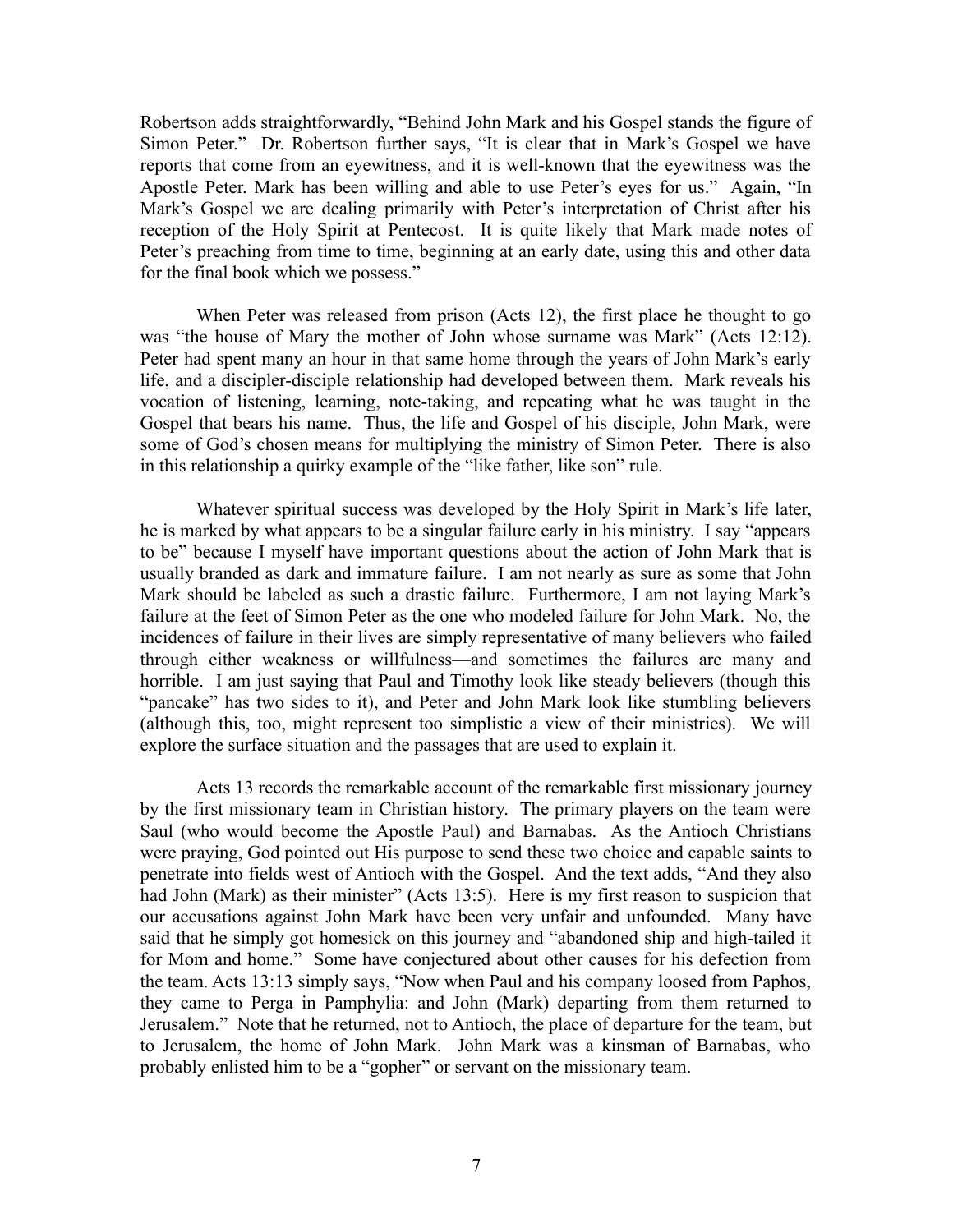Note the word "minister" used to describe John Mark in Acts 13:5 (mentioned in the last paragraph). This is a very specialized and definitive word. It comes from a captivating Greek word, *huperetes*, which means an "under-rower". The word refers to a person who was willing (or forced) to remain under the decks among the lowest (third) tier of oarsmen on board a ship to man the oars while the captain of the ship gets the credit for its speed, determines its destination, and governs it movements. The purpose of the under-rower was to provide the means of transportation that would guarantee that *others would get to their destination.* This is the word that Paul used in I Corinthians to state the ideal for Christian ministers—lowly servants of *others, who would simply follow the Captain's orders for the purpose of delivering other believers to God's intended destination of service and strategy for them.* That is, John Mark was already a remarkable and lowly, self-effacing servant when he set out with the missionary team. To support this view, Mark was called a "*diakonian*" in II Timothy 4:11, a lowly "dust-kicking slave" who hurried to minister to others. So John Mark is not to be dismissed with a glib charge of homesickness or shallow failure. Apparently, something more serious happened in his mind and heart early in the journey with Paul and Barnabas.

Let me tell you what I think happened, and then I ask you to put yourself in Mark's place on the trip with Barnabas and Saul and think of what you might have done. Remember that it was this trip that began with Barnabas as the leader and Saul (now known to us as the Apostle Paul) as a follower. But on the trip, it apparently became evident especially to Barnabas that Paul was the one best equipped and skilled to lead such a team and such work. So the leadership quietly switched, as seen in the "Barnabas and Paul" order early in the trip (Acts 13:2) and the shift to the "*Paul and Barnabas" order as the trip progressed.* Acts 13:13 even identifies the team as "Paul and *his company"—and Barnabas is not even mentioned at this point!* John Mark, proud of Barnabas his kinsman and himself marked by youthful idealism, simply could not adjust to the young upstart Paul usurping the place occupied by Barnabas as the team leader. Nursing a sense of outrage and insult, he showed his protest by dismissing himself and going back home. So his was not a failure of weakness (except maybe weak vision and weak tolerance), but of protest against his view of Paul's audacity and disrespect for his kinsmen's veteran leadership. I'm sure that Barnabas himself did not feel this way at all, but John Mark, youthful and idealistic, would have been very susceptible to irritation and over-reaction at this change. So it is very likely, in light of all the evidence in the text, that John Mark did not revolt from the team for such reasons as we may think, but for an altogether different motive, that of jealousy for his kinsman's position.

At any rate, historical distance from the scene and better Christian perspective will enable us to see that John Mark did not make the wisest decision when he decided to abandon the team. If he had only known what God had in mind for this team led by Paul! If he had only known what a role he could have played in supporting one of the most important movements ever launched on this earth! John Mark's name would probably have loomed large in the chronicles of the missionary movement in the Book of Acts if he had not defected from the team on the basis of a totally personal reaction. The message? We must be faithful to Jesus even when the circumstance looks small and insignificant, and we must not let personal feelings determine our reactions to irritating circumstances.